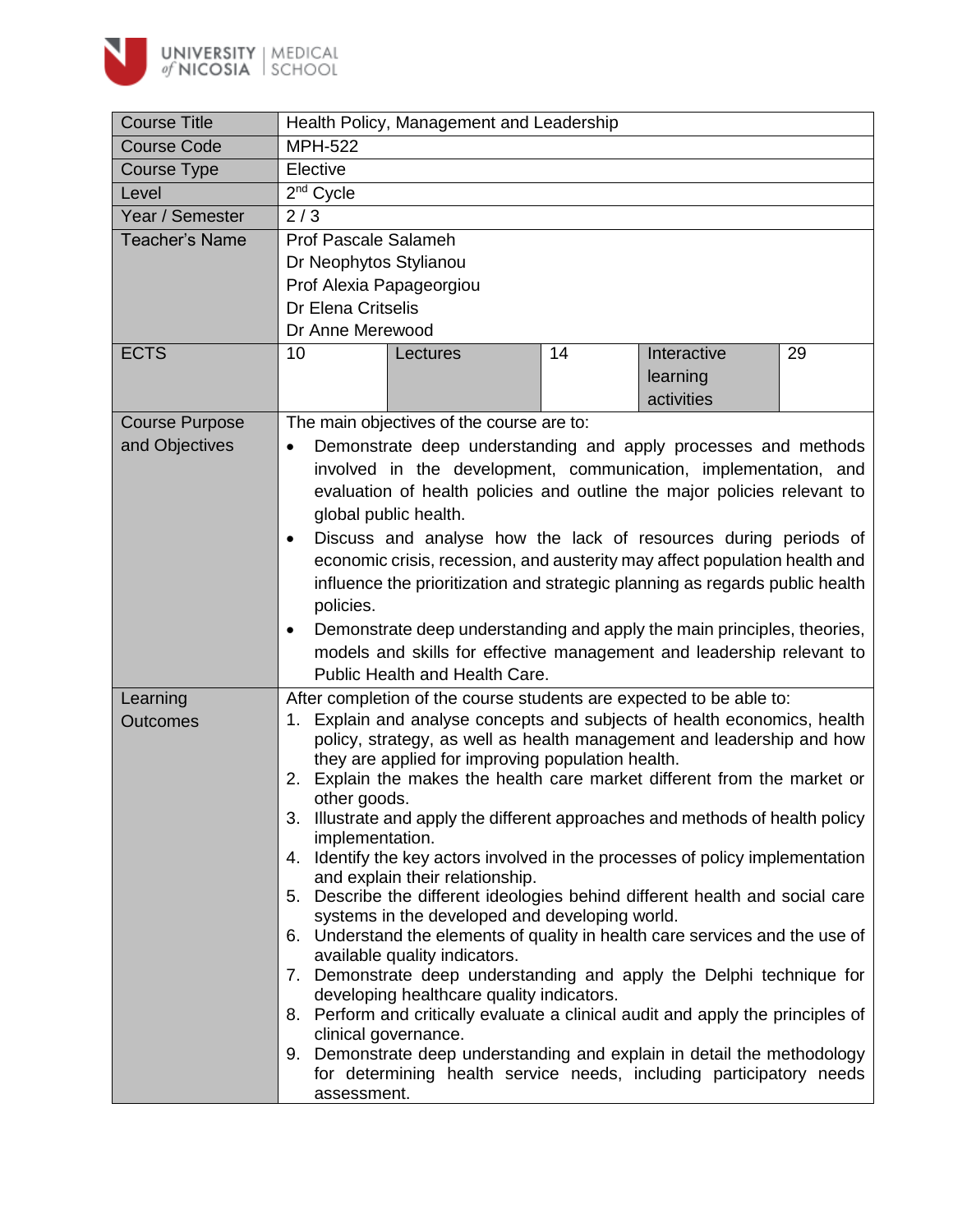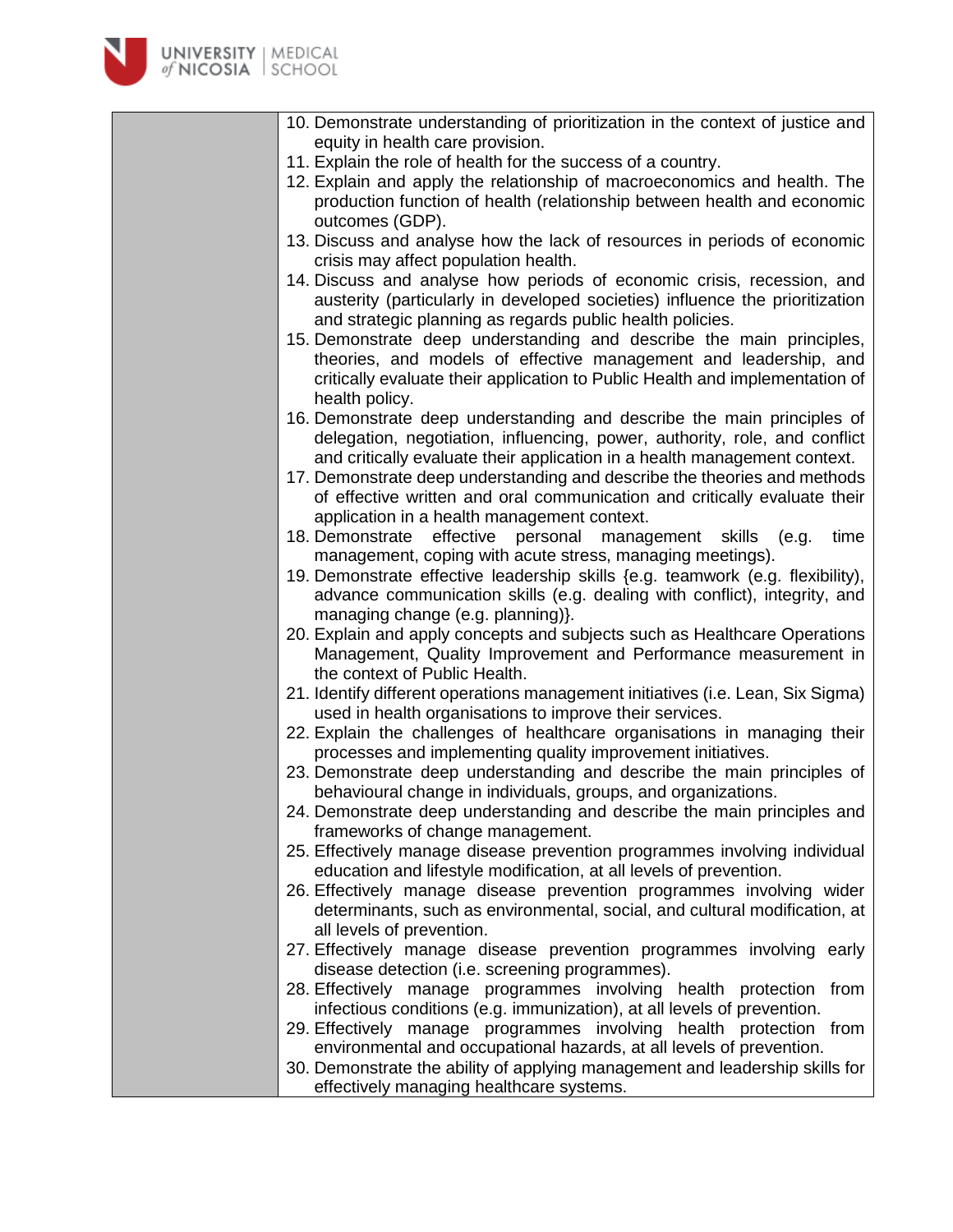

|                       | 31. Demonstrate the ability of applying management and leadership skills for                                                                                      |                                                                         |                        |      |                                                           |  |  |  |  |  |  |
|-----------------------|-------------------------------------------------------------------------------------------------------------------------------------------------------------------|-------------------------------------------------------------------------|------------------------|------|-----------------------------------------------------------|--|--|--|--|--|--|
|                       | the organization of effective provision of health services in the population.                                                                                     |                                                                         |                        |      |                                                           |  |  |  |  |  |  |
| Prerequisites         | MPH-511, MPH-512,                                                                                                                                                 | Required                                                                | None                   |      |                                                           |  |  |  |  |  |  |
|                       | MPH-513, MPH-521,                                                                                                                                                 |                                                                         |                        |      |                                                           |  |  |  |  |  |  |
|                       | MPH-523, MPH-531                                                                                                                                                  |                                                                         |                        |      |                                                           |  |  |  |  |  |  |
| <b>Course Content</b> | 1. Introduction to health policy and strategic planning                                                                                                           |                                                                         |                        |      |                                                           |  |  |  |  |  |  |
|                       | Implementing, Evaluating and communicating health policies<br>2.<br>3. Introduction to health policy and healthcare provision<br>4. Healthcare quality indicators |                                                                         |                        |      |                                                           |  |  |  |  |  |  |
|                       |                                                                                                                                                                   |                                                                         |                        |      |                                                           |  |  |  |  |  |  |
|                       |                                                                                                                                                                   |                                                                         |                        |      |                                                           |  |  |  |  |  |  |
|                       |                                                                                                                                                                   | 5. Clinical audit and Clinical Governance                               |                        |      |                                                           |  |  |  |  |  |  |
|                       |                                                                                                                                                                   | 6. Health needs assessment and health policy priorities                 |                        |      |                                                           |  |  |  |  |  |  |
|                       |                                                                                                                                                                   | 7. Public health policy during periods of economic crisis and austerity |                        |      |                                                           |  |  |  |  |  |  |
|                       |                                                                                                                                                                   | 8. Principles of health management and leadership                       |                        |      |                                                           |  |  |  |  |  |  |
|                       |                                                                                                                                                                   | 9. Developing personal management and leadership skills                 |                        |      |                                                           |  |  |  |  |  |  |
|                       |                                                                                                                                                                   | 10. Healthcare Quality Improvement and Operations Management            |                        |      |                                                           |  |  |  |  |  |  |
|                       | 11. Change management                                                                                                                                             |                                                                         |                        |      |                                                           |  |  |  |  |  |  |
|                       |                                                                                                                                                                   | 12. How to effectively manage disease prevention programmes: primary    |                        |      |                                                           |  |  |  |  |  |  |
|                       |                                                                                                                                                                   | and secondary prevention, health promotion and protection               |                        |      |                                                           |  |  |  |  |  |  |
|                       |                                                                                                                                                                   | 13. How to effectively manage Healthcare systems and services           |                        |      |                                                           |  |  |  |  |  |  |
| Teaching              | This programme is delivered via distance learning (online) and includes                                                                                           |                                                                         |                        |      |                                                           |  |  |  |  |  |  |
| Methodology           | recorded lectures, interactive online tutorials (Webinars) and discussion                                                                                         |                                                                         |                        |      |                                                           |  |  |  |  |  |  |
|                       |                                                                                                                                                                   |                                                                         |                        |      | forums, as well as online exercises and other activities. |  |  |  |  |  |  |
|                       | <b>Required Textbooks / Reading:</b>                                                                                                                              |                                                                         |                        |      |                                                           |  |  |  |  |  |  |
| Bibliography          |                                                                                                                                                                   |                                                                         |                        |      |                                                           |  |  |  |  |  |  |
|                       | <b>Title</b>                                                                                                                                                      | Author(s)                                                               | <b>Publisher</b>       | Year | <b>ISBN</b>                                               |  |  |  |  |  |  |
|                       | Public Health for                                                                                                                                                 |                                                                         |                        |      |                                                           |  |  |  |  |  |  |
|                       | the 21st                                                                                                                                                          |                                                                         |                        |      |                                                           |  |  |  |  |  |  |
|                       | Century, New                                                                                                                                                      |                                                                         |                        |      |                                                           |  |  |  |  |  |  |
|                       | Perspectives in                                                                                                                                                   | Orme J, Powell                                                          | <b>Open University</b> |      | 978033                                                    |  |  |  |  |  |  |
|                       | Policy                                                                                                                                                            | J, Taylor P,                                                            | Press/McGraw           | 2007 | 522207                                                    |  |  |  |  |  |  |
|                       | Participation                                                                                                                                                     | Grey M.                                                                 | Hill                   |      | 0                                                         |  |  |  |  |  |  |
|                       | and Practice                                                                                                                                                      |                                                                         |                        |      |                                                           |  |  |  |  |  |  |
|                       | $(2nd$ ed.)                                                                                                                                                       |                                                                         |                        |      |                                                           |  |  |  |  |  |  |
|                       | Introduction To                                                                                                                                                   |                                                                         |                        |      |                                                           |  |  |  |  |  |  |
|                       | <b>Health Care</b>                                                                                                                                                | Buchbinder SB,                                                          | Jones & Bartlett       |      | 978-                                                      |  |  |  |  |  |  |
|                       | Management                                                                                                                                                        | Shanks NH                                                               | Learning               | 2016 | 128408                                                    |  |  |  |  |  |  |
|                       | $(3rd$ ed.)                                                                                                                                                       |                                                                         |                        |      | 1015                                                      |  |  |  |  |  |  |
|                       |                                                                                                                                                                   |                                                                         |                        |      |                                                           |  |  |  |  |  |  |
|                       | Government                                                                                                                                                        |                                                                         |                        |      |                                                           |  |  |  |  |  |  |
|                       | Austerity and                                                                                                                                                     | Rao PK.                                                                 |                        |      |                                                           |  |  |  |  |  |  |
|                       | Socioeconomic<br>Sustainability                                                                                                                                   |                                                                         | Springer               | 2015 |                                                           |  |  |  |  |  |  |
|                       | (eBook),                                                                                                                                                          |                                                                         |                        |      |                                                           |  |  |  |  |  |  |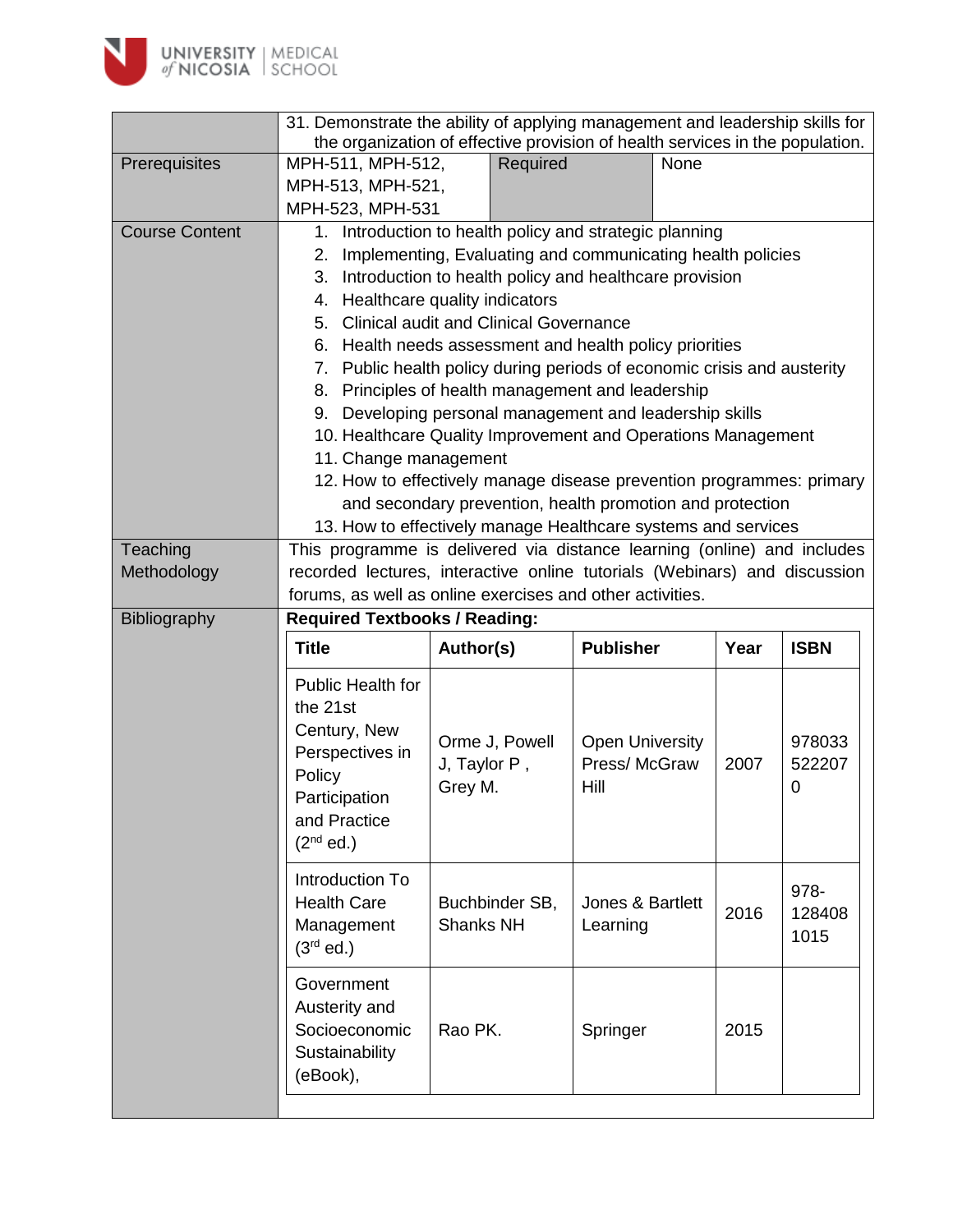

|                                                                                                                                                                         | <b>Recommended Textbooks / Reading:</b>                                                                                                                 |                                |      |                        |
|-------------------------------------------------------------------------------------------------------------------------------------------------------------------------|---------------------------------------------------------------------------------------------------------------------------------------------------------|--------------------------------|------|------------------------|
| <b>Title</b>                                                                                                                                                            | Author(s)                                                                                                                                               | <b>Publisher</b>               | Year | <b>ISBN</b>            |
| Mastering<br>Public Health: A<br>Postgraduate<br>Guide to<br>Examinations<br>and<br>Revalidation,<br>(2nd ed.)                                                          | Lewis G,<br>Sheringham J,<br>Bernal JL,<br>Crayford T                                                                                                   | <b>CRC Press</b>               | 2014 | 978-<br>144415<br>2692 |
| <b>Essentials Of</b><br><b>Public Health</b><br>Management<br>$(3rd$ ed.)                                                                                               | Fallon FL Jr.,<br>Zgodzinski E.                                                                                                                         | Jones & Bartlett<br>Learning   | 2011 | 978-<br>144961<br>8964 |
| Managing<br><b>Health Services</b><br>Organizations<br>and Systems<br>$(5th$ ed.)                                                                                       | Longest B Jr,<br>Darr K.                                                                                                                                | Health<br>Professions<br>Press | 2008 | 978-<br>193252<br>9357 |
| Transforming<br><b>Health Care</b><br>Leadership: A<br><b>Systems Guide</b><br>to Improve<br>Patient Care,<br>Decrease<br>Costs, and<br>Improve<br>Population<br>Health | Michael<br>Maccoby,<br>Clifford L.<br>Norman, C.<br>Jane Norman,<br>Richard<br><b>Margolies</b>                                                         | Jossey-Bass                    | 2013 | 978-<br>111850<br>5632 |
| International<br>Public Health:<br>Diseases,<br>Programs,<br>Systems and<br>Policies                                                                                    | Merson MH,<br><b>Black RE, Mills</b><br>А.                                                                                                              | Jones & Bartlett<br>Learning   | 2006 | 978-<br>076372<br>9677 |
| Online quiz (formative)<br>Assessment<br>$-30%$                                                                                                                         | Coursework (1 essay, 1 mini project on health management and leadership)<br>Mandatory interactive activities and webinar attendance/participation - 10% |                                |      |                        |